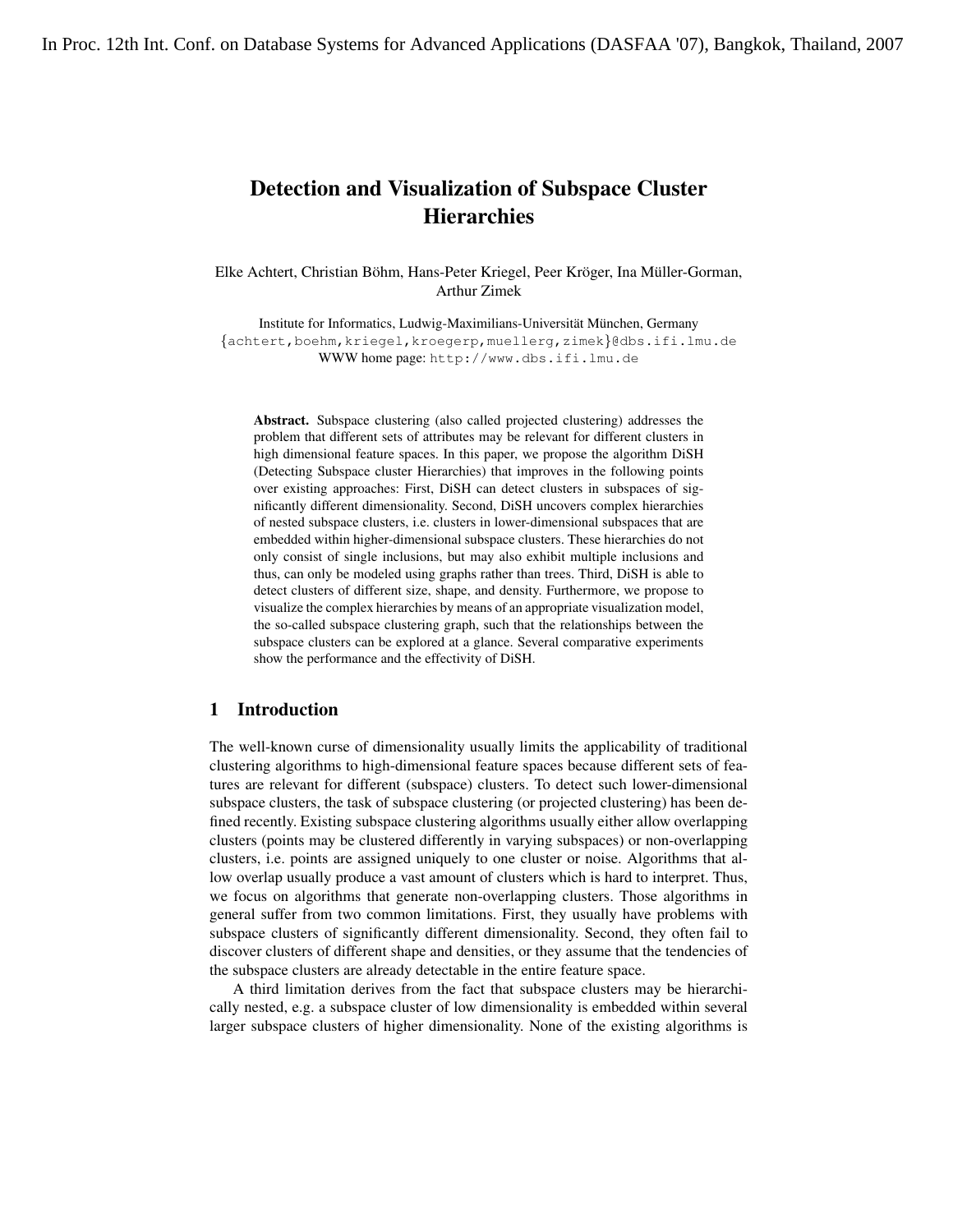

Fig. 1. Hierarchies of subspace clusters with multiple inheritance.

able to detect such important hierarchical relationships among the subspace clusters. An example of such a hierarchy is depicted in Figure 1 (left). Two one-dimensional (1D) cluster (C and D) are embedded within one two-dimensional (2D) cluster (B). In addition, cluster  $C$  is embedded within both 2D clusters  $A$  and  $B$ . Detecting such relationships of subspace clusters is obviously a hierarchical problem. The resulting hierarchy is different from the result of a conventional hierarchical clustering algorithm (e.g. a dendrogram). In a dendrogram, each object is placed in a singleton cluster at the leaf level, whereas the root node represents the cluster consisting of the entire database. Any inner node  $n$  represents the cluster consisting of the points located in the subtree of n. Dendrograms are limited to single inclusion, i.e. a lower dimensional cluster can only be the child cluster of one higher dimensional cluster. However, hierarchies of subspace clusters may exhibit multiple inclusions, e.g. cluster  $C$  in Figure 1 is a child of cluster A and B. The concept of multiple inclusions is similar to that of "multiple inheritance" in software engineering. To visualize such more complex relationships among subspace clusters, we need graph representations rather than tree representations. Such a graph representation which we will call *subspace clustering graph* (cf. Figure 1(right)) consists of nodes at different levels. These levels represent the dimensionality of the subspace in which the cluster is found (e.g. the level of cluster A in the graph of Figure 1 is 2). Each object  $p$  is assigned to a unique node in that hierarchy representing the lowest dimensional subspace cluster in which  $p$  is placed. In addition, an edge between a k-dimensional cluster C and an *l*-dimensional cluster B, where  $l > k$ , (e.g. cf. Figure 1) indicates that all points of cluster C are also members of cluster B.

In this paper, we propose the algorithm DiSH (Detecting Subspace cluster Hierarchies) that improves in the following aspects over the state-of-the-art subspace clustering approaches: First, DiSH uncovers complex hierarchies of nested subspace clusters including multiple inclusions. Second, DiSH can detect clusters in subspaces of significantly different dimensionality. Third, DiSH is able to detect clusters of different size, shape, and density. Furthermore, we propose the subspace clustering graph to visualize the resulting complex hierarchies by means of an appropriate visualization model. Using this visualization method the relationships between the subspace clusters can be explored at a glance.

The rest of the paper is organized as follows. We discuss related work in Section 2. Section 3 describes our new algorithm DiSH. The concepts of the clustering graph visualization are outlined in Section 4. An experimental evaluation is presented in Section 5. Section 6 concludes the paper.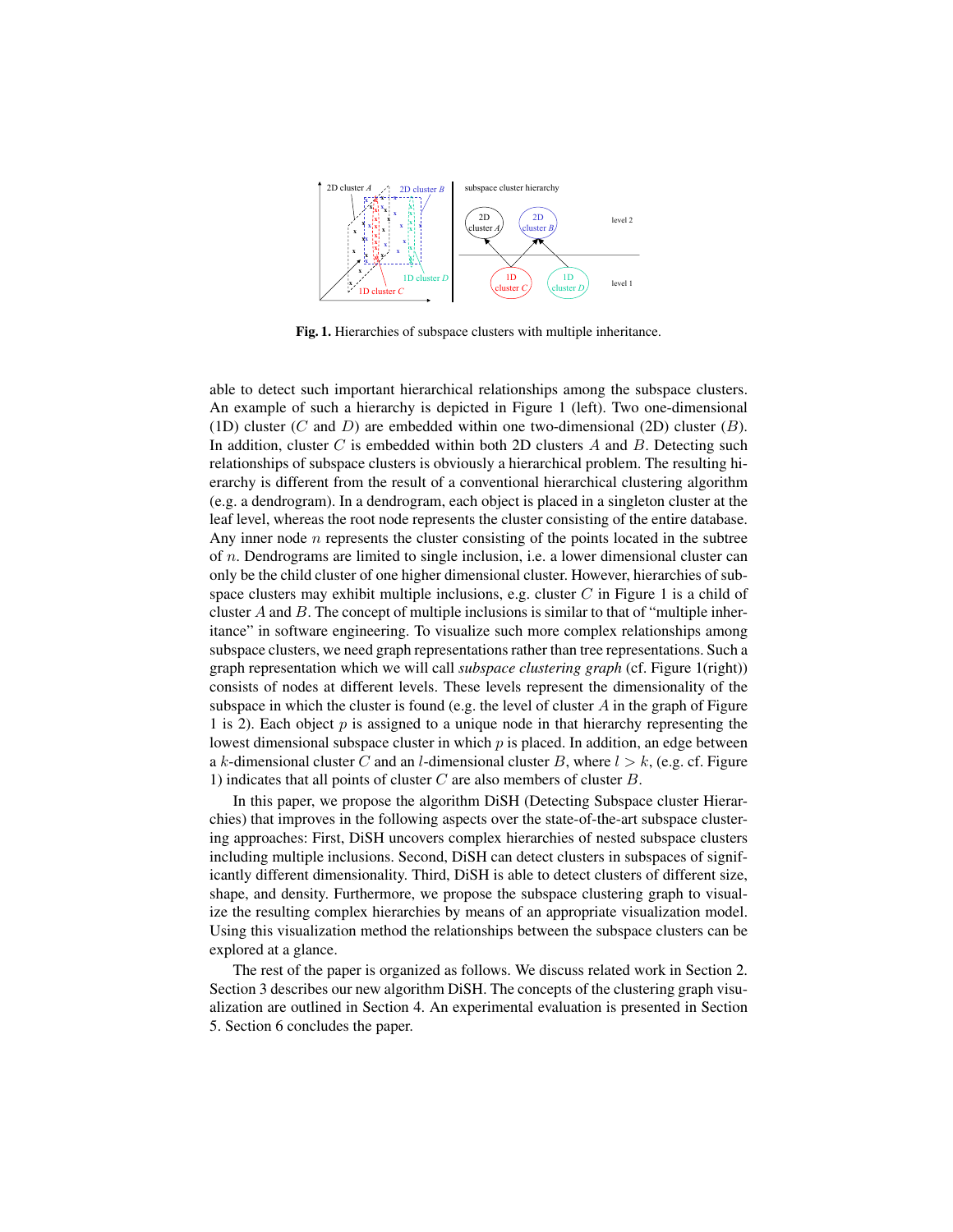## 2 Related Work

Many subspace clustering algorithms, e.g. [1–4], aim at finding all clusters in all subspaces of the feature space producing overlapping clusters, i.e. one point may belong to different clusters in different subspaces. In general, these methods also produce some sort of subspace hierarchy. However, those hierarchies are different from the hierarchy addressed in this paper because points are allowed to be placed in clusters such that there are no relationships between the subspaces of these clusters. Thus, the resulting "hierarchy" is much more complex and usually hard to interpret.

Other subspace clustering algorithms, e.g. [5–7], focus on finding non-overlapping subspace clusters. These methods assign each point to a unique subspace cluster or noise. Usually, those methods do not produce any information on the hierarchical relationships among the detected subspaces. The only approach to find some special cases of subspace cluster hierarchies introduced so far is HiSC [8]. However, HiSC is limited by the following severe drawbacks. First, HiSC usually assumes that if a point  $p$  belongs to a projected cluster C, then C must be visible in the local neighborhood of  $p$  in the *entire* feature space. Obviously, this is a quite unrealistic assumption. If  $p$  belongs to a projected cluster and the local neighborhood of  $p$  in the entire feature space does not exhibit this projection, HiSC will not assign  $p$  to its correct cluster. Second, the hierarchy detected by HiSC is limited to single inclusion which can be visualized by a tree (such as a dendrogram). As discussed above, hierarchies of subspace clusters may also exhibit multiple inclusions. To visualize such more complex relationships among subspace clusters, we need graph representations rather than tree representations. Third, HiSC uses a Single-Linkage approach for clustering and, thus, is limited to clusters of particular shapes. DiSH applies a density-based approach similar to OPTICS [9] to the subspace clustering problem that avoids Single-Link effects and is able to find clusters of different size, shape, and densities.

We do not focus on finding clusters of correlated objects that appear as arbitrarily oriented hyperplanes rather than axis-parallel projections (cf. e.g. [10–13]) because obviously, these approaches are orthogonal to the subspace clustering problem and usually demand more cost-intensive solutions.

## 3 Hierarchical Subspace Clustering

Let  $\mathcal{D} \subseteq \mathbb{R}^d$  be a data set of n feature vectors and A be the set of attributes of D. For any subspace  $S \subseteq A$ ,  $\pi_S(o)$  denotes the projection of  $o \in \mathcal{D}$  into S. Furthermore, we assume that DIST is a distance function applicable to any  $S \subseteq A$ , denoted by DIST<sup>S</sup>, e.g. when using the Euclidean distance,  $\text{DIST}^S(p, q) = \sqrt{\sum_{a_i \in S} (\pi_{\{a_i\}}(p) - \pi_{\{a_i\}}(q))^2}$ .

Our key idea is to define the so-called *subspace distance* that assigns small values if two points are in a common low-dimensional subspace cluster and high values if two points are in a common high-dimensional subspace cluster or are not in a subspace cluster at all. Subspace clusters with small subspace distances are embedded within clusters with higher subspace distances.

For each point  $o \in \mathcal{D}$  we first compute the subspace dimensionality representing the dimensionality of that subspace cluster in which  $\sigma$  fits best. Thereby, we assume that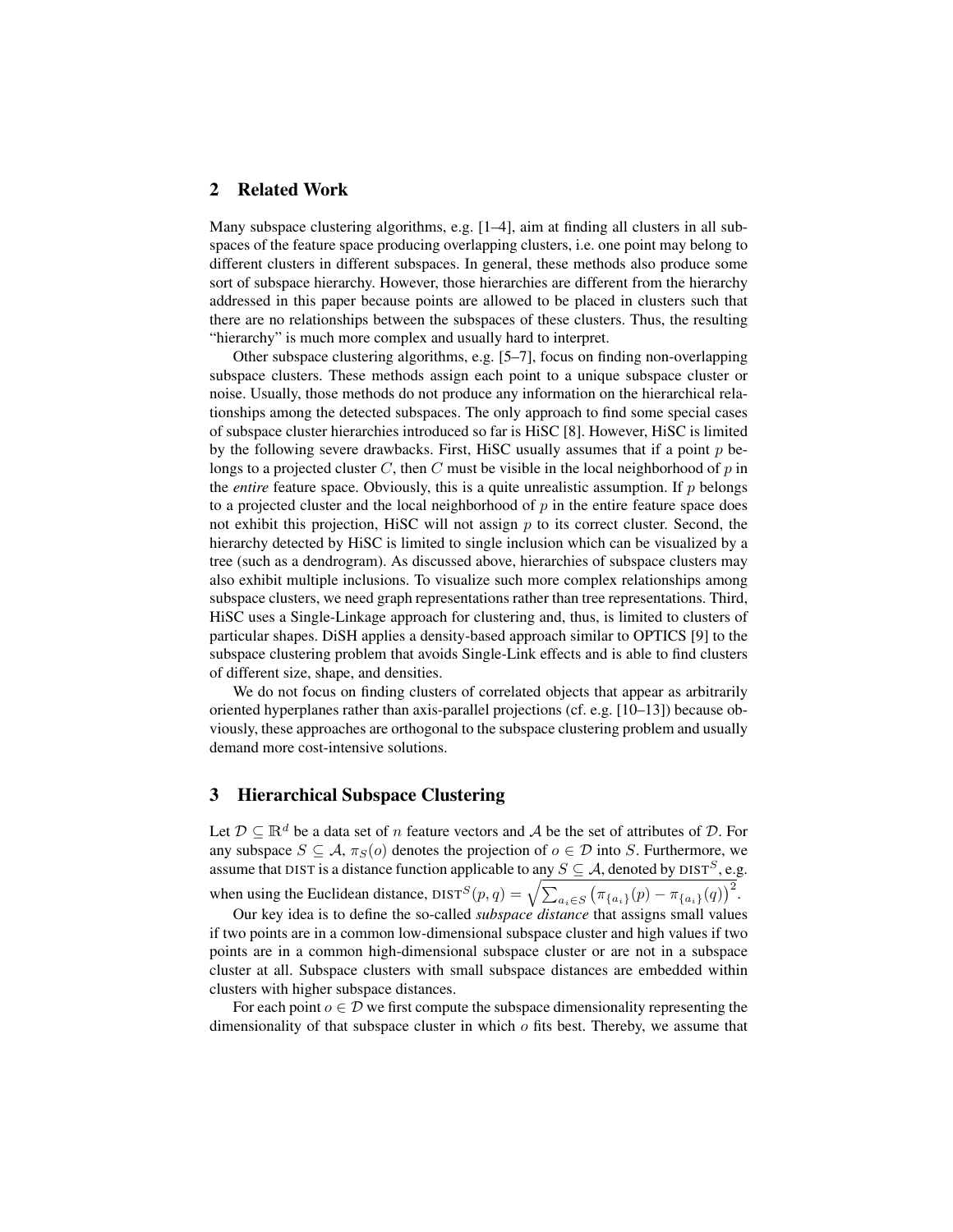

Fig. 2. Subspace selection for a point  $o$  (see text for details).

the "best" projection for clustering  $\sigma$  is the subspace with the highest dimensionality (providing the most information), or in case of tie-situations, which provides the larger subspace cluster (containing more points in the neighborhood of  $\sigma$  w.r.t. the subspace). The subspace dimensionality of a point  $\sigma$  is determined by searching for dimensions of low variance (high density) in the neighborhood of  $o$ . An attribute-wise  $\varepsilon$ -range query  $(\mathcal{N}_{\varepsilon}^{\{a_i\}}(o) = \{x \mid \text{DIST}^{\{a_i\}}(o, x) \leq \varepsilon\}$  for each  $a_i \in \mathcal{A}$ ) yields a simple way to assign a predicate to an attribute for a certain object o. If only few points are found within the  $\varepsilon$ -neighborhood in attribute  $a_i$  the variance around o in attribute  $a_i$  will be relatively high. For this attribute we will assign 0 as predicate for the query point  $o$ , indicating that this attribute does not participate in a subspace that is relevant to any cluster to which o could possibly belong. Otherwise, if  $\mathcal{N}_{\varepsilon}^{\{a_i\}}(o)$  contains at least  $\mu$  objects, the attribute  $a_i$  will be a candidate for a subspace containing a cluster including object  $o$ .

From the variance analysis the candidate attributes that might span the best subspace  $S<sub>o</sub>$  for object  $o$  are determined. These attributes need to be combined in a suitable way. This combination problem is equivalent to frequent itemset mining due to the monotonicity  $S \subseteq T \Rightarrow |\mathcal{N}_{\varepsilon}^{T}(o)| \le |\mathcal{N}_{\varepsilon}^{S}(o)|$ . Thus, we can use any frequent itemset mining algorithm (e.g. the Apriori-algorithm [141) in order to determine the best subspace of algorithm (e.g. the Apriori-algorithm [14]) in order to determine the best subspace of an object o.

Definition 1 (subspace preference vector/dimensionality of a point). Let  $S_o$  be the *best subspace determined for object*  $o \in \mathcal{D}$ . The subspace preference vector  $w(o)$  =  $(w_1, \ldots, w_d)$ <sup>T</sup> *of o is defined by* 

$$
w_i(o) = \begin{cases} 1 & \text{if } a_i \in S_o \\ 0 & \text{if } a_i \notin S_o \end{cases}
$$

*The* subspace dimensionality  $\lambda(o)$  *of*  $o \in \mathcal{D}$  *is the number of zero-values in the subspace preference vector* <sup>w</sup>(o)*.*

In the example in Figure 2 the  $\varepsilon$ -neighborhoods of the 3D point p in attributes x and  $y$  are shown by gray-shaded areas. If we assume that both of these areas contain at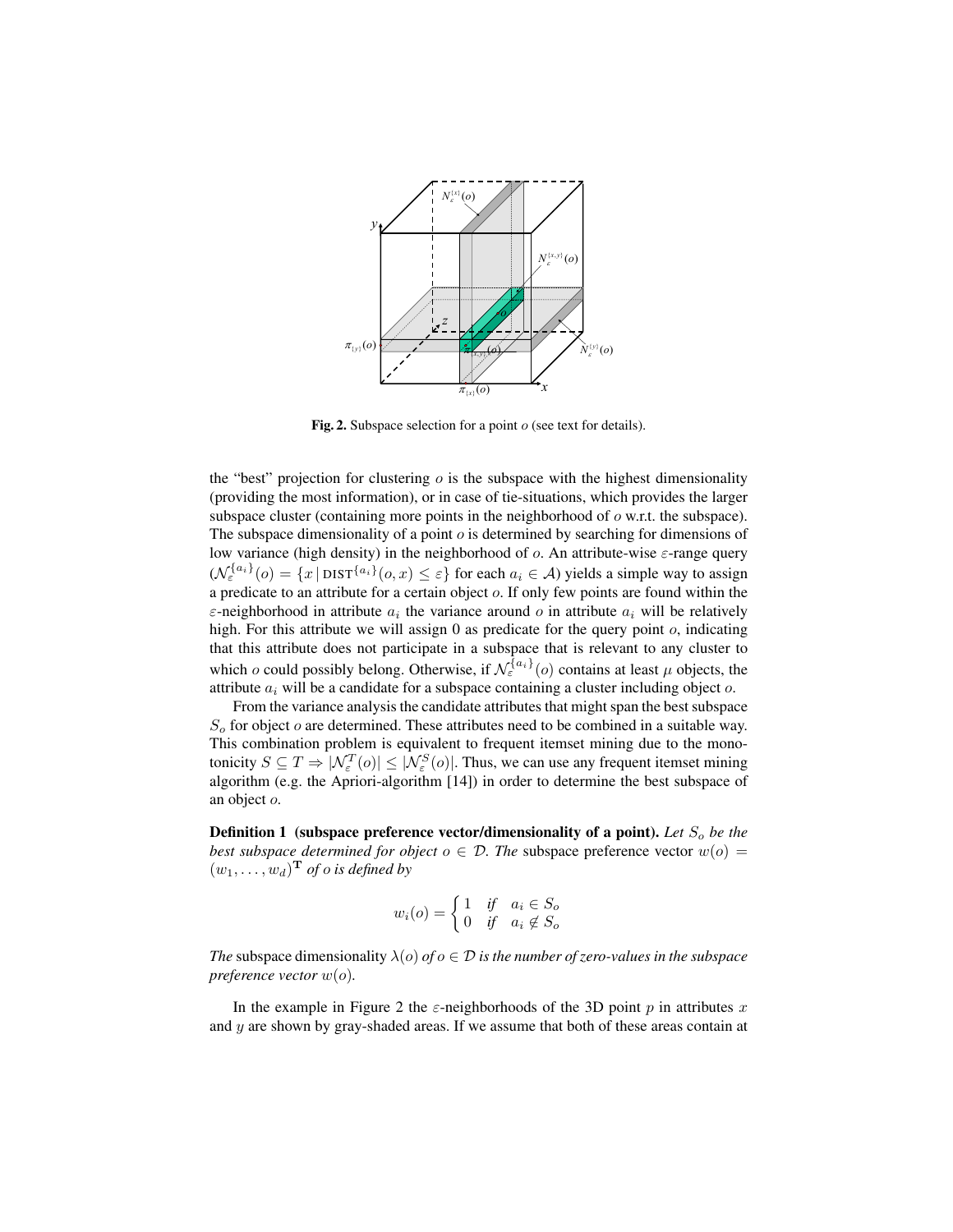least  $\mu$  points whereas the  $\varepsilon$ -neighborhood of  $\sigma$  along  $z$  (not shown) contains less than  $\mu$ points, o may participate in a subspace cluster that is projected into the subspace  $\{x, y\}$ . If  $|\mathcal{N}_{\varepsilon}^{\{x,y\}}(o)| \geq \mu$ , then  $w(o) = (1,1,0)^{\mathrm{T}}$  and  $\lambda(o) = 1$ . Otherwise, none of the 1D subspace clusters containing  $\varrho$  can be merged to form a higher dimensional subspace cluster, i.e. we assign  $\varrho$  to the subspace containing more points.

Obviously, using any frequent itemset mining algorithm is rather inefficient for high-dimensional data sets, especially when the dimensionality of the subspace clusters are also high-dimensional. Thus, we further propose a heuristics for determining the best subspace  $S<sub>o</sub>$  for an object  $o$  which scales linearly in the number of dimensions. We simply use a best-first search:

- 1. Determine the candidate attributes of *o*:  $C(o) = \{a_i | a_i \in A \land |\mathcal{N}_{\varepsilon}^{a_i}(o)| \ge \mu\}.$ <br>2. Add  $a_i = \arg \max_{\varepsilon} f|\mathcal{N}_{\varepsilon}^{a_i}(o)|$  to *S*, and delete *a*, from  $C(o)$ .
- 2. Add  $a_i = \arg \max_{a \in C(o)} \{ |\mathcal{N}_{\varepsilon}^a(o)| \}$  to  $S_o$  and delete  $a_i$  from  $C(o)$ .
- 3. Set current intersection  $I := \mathcal{N}_{\varepsilon}^{a_i}(o)$ .<br>A Determine attribute  $a_i$  = arg max f
- 4. Determine attribute  $a_i = \arg \max_{a \in C(o)} \{ |I \cap \mathcal{N}_{\varepsilon}^a(o)| \}.$ 
	- (a) If  $|I \cap \mathcal{N}_{\varepsilon}^{a_i}(o)| \geq \mu$  then:<br>Add *a* · to *S* delete *a* · from Add  $a_i$  to  $S_o$ , delete  $a_i$  from  $C(o)$ , and set  $I := I \cap \mathcal{N}_{\varepsilon}^{a_i}(o)$ .<br>Fise: stop (b) Else: stop.
- 5. If  $C \neq \emptyset$  continue with Step 4.

Using these heuristics to compute  $S_o$  for  $o \in \mathcal{D}$ , we can determine  $w(o)$  as in Definition 1. Overall, we assign a d-dimensional preference vector to each point. The attributes having predicate "1" span the subspace where to find a cluster containing the point, whereas the remaining attributes are irrelevant.

We define a similarity measure between points which assigns a distance of 1, if these two points share a common 1D subspace cluster. If they share a common 2D subspace cluster, they have a distance of 2, etc. This similarity measure is integrated into the algorithm OPTICS [9]. Sharing a common  $k$ -dimensional subspace cluster may mean different things: Both points may be associated to the same  $k$ -dimensional subspace cluster, or both points may be associated to different  $(k-1)$ -dimensional subspace clusters that intersect or are parallel (but not skew). Intuitively, the distance measure between two points corresponds to the dimensionality of the data space which is spanned by the "combined" subspace preference vector of the two points. We first give a definition of the *subspace dimensionality of a pair of points*  $\lambda(p, q)$  which follows the intuition of the spanned subspace and then define our subspace distance measure.

Definition 2 (subspace dimensionality of a point pair). *The* subspace preference vector  $w(p,q)$  *of a pair of points*  $p,q \in \mathcal{D}$  *representing the combined subspace of p and* q *is computed by an attribute-wise logical AND-conjunction of*  $w(p)$  *and*  $w(q)$ *, i.e.*  $w_i(p,q) = w_i(p) \wedge w_i(q)$  ( $1 \leq i \leq d$ ). The subspace dimensionality *between two points*  $p, q \in \mathcal{D}$ , denoted by  $\lambda(p, q)$ , is the number of zero-values in  $w(p, q)$ .

We cannot directly use the subspace dimensionality  $\lambda(p, q)$  as the subspace distance because points from parallel subspace clusters will have the same subspace preference vector. Thus, we check whether the preference vectors of two points  $p$  and  $q$  are equal or one preference vector is "included" in the other one. This can be done by computing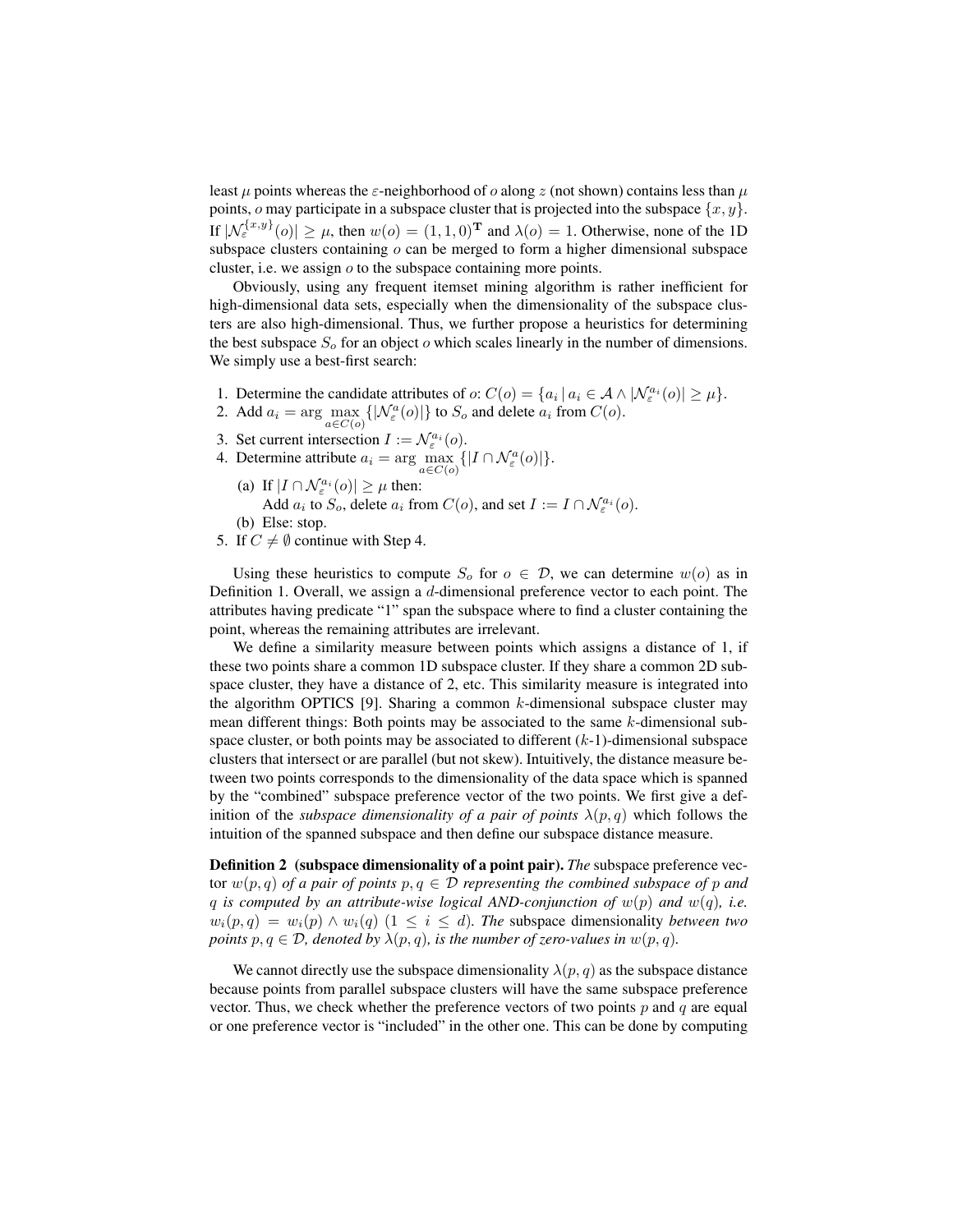the subspace preference vector  $w(p, q)$  and checking whether  $w(p, q)$  is equal to  $w(p)$ or  $w(q)$ . If so, we determine the distance between the points in the subspace spanned by  $w(p, q)$ . If this distance exceeds  $2 \cdot \varepsilon$ , the points belong to different, parallel clusters. The threshold  $\varepsilon$ , playing already a key role in the definition of the subspace dimensionality (cf. Definition 1), controls the degree of jitter of the subspace clusters.

Since  $\lambda(p, q) \in \mathbb{N}$ , we usually have many tie situations when merging points/clusters during hierarchical clustering. These tie situations can be solved by considering the distance within a subspace cluster as a second criterion. Inside a subspace cluster the points are then clustered in the corresponding subspace using the traditional OP-TICS algorithm and, thus, the subspace clusters can exhibit arbitrary sizes, shapes, and densities.

Definition 3 (subspace distance). *Let* <sup>w</sup> *be an arbitrary preference vector. Then* <sup>S</sup>(w) *is the subspace defined by* w and  $\bar{w}$  *denotes the inverse of* w. The subspace distance SDIST *between* p and q *is a pair*  $SDIST(p, q) = (d_1, d_2)$ *, where*  $d_1 = \lambda(p, q) + \Delta(p, q)$ *and*  $d_2 = \text{DIST}^{S(\bar{w}(p,q))}(p,q)$ *, and*  $\Delta(p,q)$  *is defined as* 

$$
\Delta(p,q) = \begin{cases} 1 & \text{if } (w(p,q) = w(p) \lor w(p,q) = w(q)) \land \text{dist}^{S(w(p,q))}(p,q) > 2\varepsilon \\ 0 & \text{else,} \end{cases}
$$

*We define*  $SDIST(p, q) \leq SDIST(r, s) \iff SDIST(p, q) \cdot d_1 < SDIST(r, s) \cdot d_1$  *or*  $(SDIST(p, q).d_1 = SDIST(r, s).d_1$  *and*  $SDIST(p, q).d_2 \leq SDIST(r, s).d_2)$ *).* 

As suggested in [9], we introduce a smoothing factor  $\mu$  to avoid the Single-Link effect and to achieve robustness against noise points. The parameter  $\mu$  represents the minimum number of points in a cluster and is equivalent to the parameter  $\mu$  used to determine the best subspace for a point. Thus, instead of using the subspace distance  $SDIST(p, q)$  to measure the similarity of two points p and q, we use the *subspace reachability* REACHDIST<sub> $\mu$ </sub> $(p, q) = \max(SDIST(p, r), SDIST(p, q))$ , where r is the  $\mu$ nearest neighbor (w.r.t. subspace distance) of  $p$ . DiSH uses this subspace reachability and computes a "walk" through the data set, assigning to each point  $o$  its smallest subspace reachability with respect to a point visited before  $o$  in the walk. The resulting order of the points is called *cluster order*. In a so-called reachability diagram for each point (sorted according to the cluster order along the  $x$ -axis) the reachability value is plotted along the y-axis. The valleys in this diagram represent the clusters. The pseudocode of the DiSH algorithm can be seen in Figure 3.

#### 4 Visualizing Subspace Cluster Hierarchies

The reachability plot is equivalent to tree-like representations and, thus, is not capable of visualizing hierarchies with multiple inclusions. This is illustrated in Figures 4(a) and 4(d): When exploring the reachability plots of the two different data sets A and B, one can see that they look almost the same (cf. Figures  $4(b)$  and  $4(e)$ ). Thus, taking only the reachability plots into account, it is impossible to detect the obviously different kind of hierarchy of the second data set. This phenomenon is due to the fact that in data set B we face a subspace cluster hierarchy with multiple inclusion (the 1D cluster is embedded within both 2D clusters).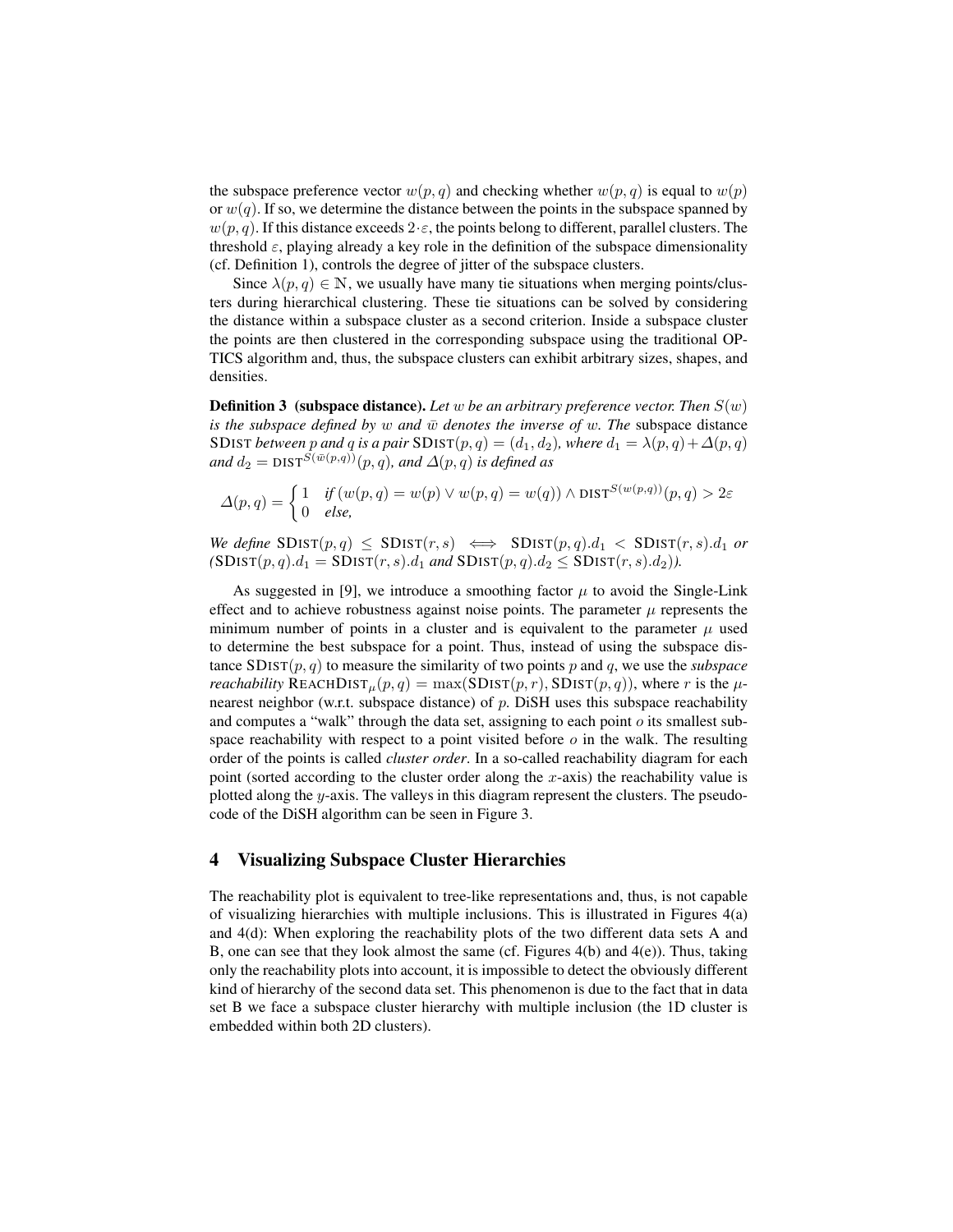```
algorithm \text{DiSH}(\mathcal{D}, \mu, \varepsilon)co ← cluster order ; // initially empty
pq \leftarrow empty priority queue ordered by REACHDIST<sub>\mu</sub>;
foreach p ∈ D do
   compute w(p);
   p.REACHDIST<sub>u \leftarrow \infty;</sub>
   insert p into pq;
while (pq \neq \emptyset) do
   o \leftarrow pq. next ();
   r \leftarrow \mu-nearest neighbor of o w.r.t. SDIST;
   foreach p ∈ pq do
      new_s r \leftarrow max(SDIST(o, r), SDIST(o, p));pq. update (p, \text{ new\_sr});
   append o to co;
return co;
```
Fig. 3. The DiSH algorithm.

This limitation of the reachability plot leads to our contribution of representing the relationships between cluster hierarchies as a so-called subspace clustering graph such that the relationships between the subspace clusters can be explored at a glance. The subspace clustering graph displays a kind of hierarchy which should not be confused with a conventional (tree-like) cluster hierarchy usually represented by dendrograms. The subspace clustering graph consists of nodes at several levels, where each level represents a subspace dimension. The top level represents the highest subspace dimension, which has the dimensionality of the data space. It consists of only one root node representing all points that do not share a common subspace with any other point, i.e. the noise points. Let us note that this is different to dendrograms where the root node represents the cluster of all objects. The nodes in the remaining levels represent clusters in the subspaces with the corresponding dimensionalities. They are labeled with the preference vector of the cluster they represent. For emphasizing the relationships between the clusters, every cluster is connected with its parents and its children. In contrast to tree representations, like e.g. dendrograms, a graph representation allows multiple parents for a cluster. This is necessary, since hierarchical subspace clusters can belong to more than one parent cluster. Consider e.g. data set B, where the objects of the intersection line are embedded in the horizontal plane as well as in the vertical plane, i.e. the cluster forming the intersection line belongs to two parents in the hierarchy. The subspace clustering graphs of the two data sets A and B are depicted in Figures 4(c) and 4(f). The line of data set A is represented by the cluster with the preference vector [1,0,1]. This cluster is a child of cluster [1,0,0] representing the plane in data set A (cf. Figure 4(c)). The more complex hierarchy of data set B is represented in Figure 4(f), where the cluster [1,0,1] belongs to two parent clusters, the cluster of the horizontal plane  $[0,0,1]$  and the cluster of the vertical plane  $[1,0,0]$ .

In contrast to dendrograms, objects are not placed in singleton clusters at the leaf level, but are assigned to the lowest-dimensional subspace cluster they fit in within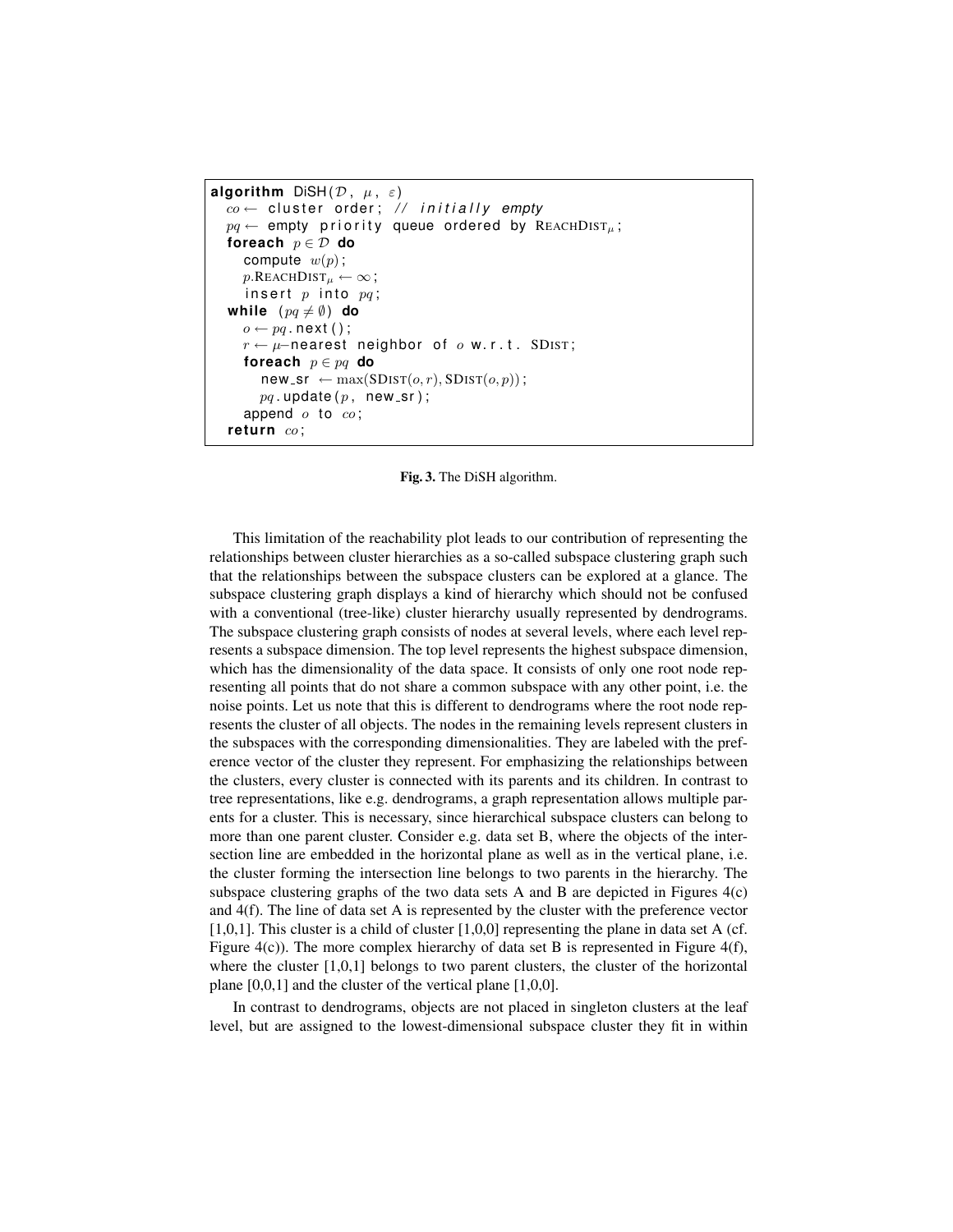

Fig. 4. Different hierarchies in 3-dimensional data.

```
method extractCluster (ClusterOrder co)
c1 \leftarrow empty list; // cluster list
foreach o ∈ co do
   p ← o.predecessor ;
   if (\nexists c \in c1 \text{ with } w(c) = w(o, p) \land dist_{w(o, p)}(o, c \text{. center}) \leq 2 \cdot \varepsilon) then
      create a new c;
      add c to cl;
   add o to c;
return cl ;
```
Fig. 5. The method to extract the clusters from the cluster order.

the graph. Similar to dendrograms, an inner node  $n$  of the subspace clustering graph represents the cluster of all points that are assigned to n and of all points assigned to its child nodes.

To build the subspace clustering graph, we extract in a first step all clusters from the cluster order. For each object  $o$  in the cluster order the appropriate cluster  $c$  has to be found, where the preference vector  $w(c)$  of cluster c is equal to the preference vector  $w(o, p)$  between o and its predecessor p. Additionally, since parallel clusters share the same preference vector, the weighted distance between the centroid of the cluster  $c$  and object o with  $w(o, p)$  as weighting vector has to be less or equal to  $2\varepsilon$ . The complete method to extract the clusters from the cluster order can be seen in Figure 5.

After the clusters have been derived from the cluster order, the second step builds the subspace cluster hierarchy. For each cluster we have to check, if it is part of one or more (parallel) higher-dimensional clusters, whereas each cluster is at least the child of the noise cluster. The method to build the subspace hierarchy from the clusters is depicted in Figure 6.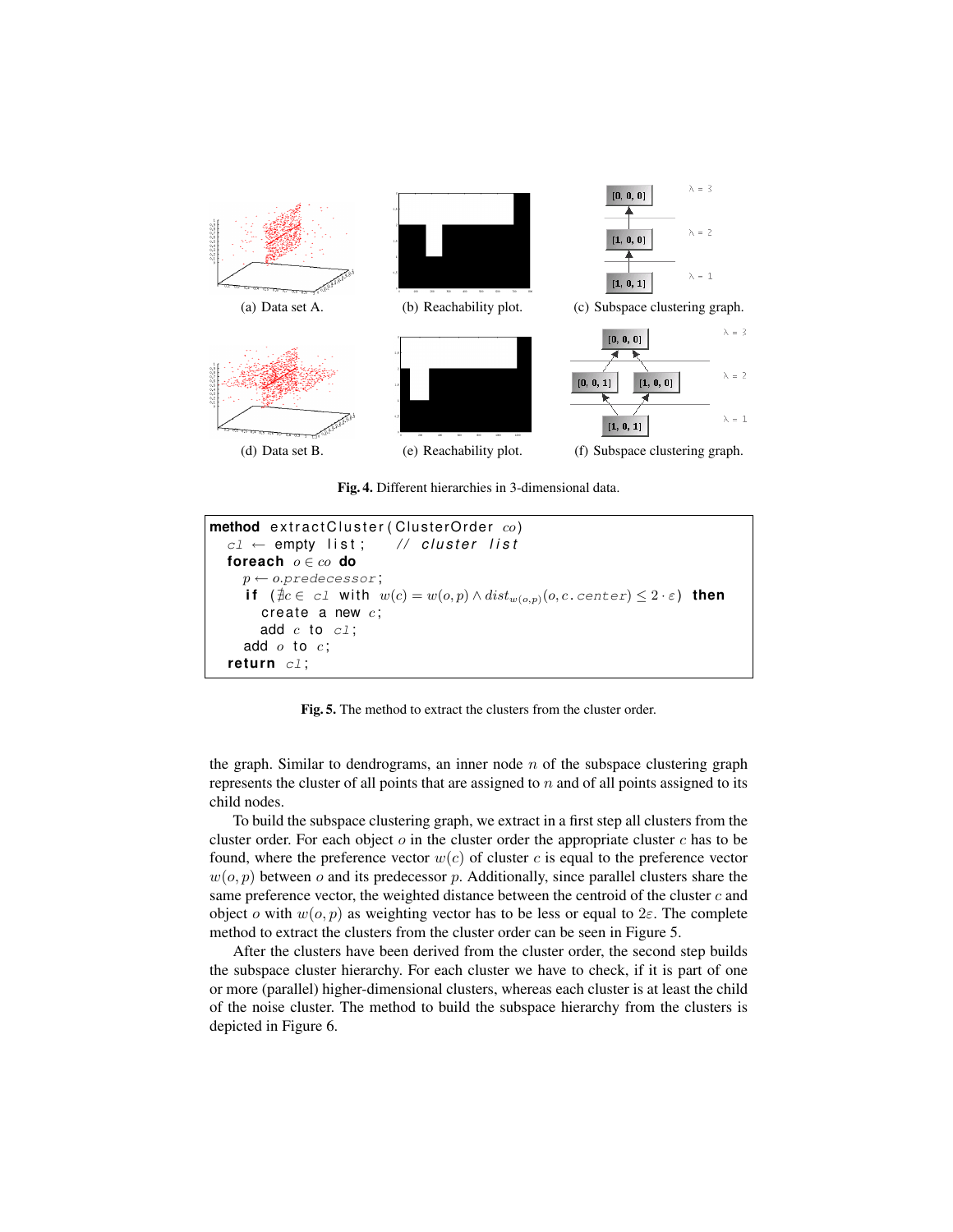```
method buildHierarchy (cl)
 d \leftarrow dimensionality of objects in \mathcal{D};
 foreach c_i \in \text{cl} do
     foreach cj ∈ cl do
         if (\lambda_{c_i} > \lambda_{c_i}) then
             d \leftarrow dist_{w(c_i, c_j)}(c_i \cdot \text{center}, c_j \cdot \text{center});
             if (\lambda_{c_i} = d \vee (d \leq 2 \cdot \varepsilon \wedge \nexists c \in cl : c \in c_i.\text{parents} \wedge \lambda_c < \lambda_{c_i}) then
                 add c_i as child to c_j;
```




Fig. 7. Results on synthetic dataset DS1.

Table 1. Runtime, precision and recall w.r.t. the strategy for preference vector computation.

|                                                                                                   | APRIORI |  |  | <b>BEST-FIRST</b> |                          |    |
|---------------------------------------------------------------------------------------------------|---------|--|--|-------------------|--------------------------|----|
|                                                                                                   |         |  |  |                   | DS1 DS2 DS3 DS1 DS2 DS3  |    |
| runtime [sec]   147   32   531   $\overline{76}$   14                                             |         |  |  |                   |                          | 93 |
| precision $\lceil \frac{9}{6} \rceil \lceil 99.7 \rceil 99.5 \rceil 99.7 \rceil 99.5 \rceil 99.5$ |         |  |  |                   |                          |    |
| recall [%]                                                                                        |         |  |  |                   | 99.899.699.899.899.699.5 |    |

## 5 Experimental Evaluation

We first evaluated DiSH on several synthetic data sets. Exemplary, we show the results on three data sets named "DS1", "DS2", and "DS3".

We evaluated the precision, recall and the runtime of our DiSH algorithm w.r.t. the strategies used for determination of the preference vectors. The strategy using the Apriori-algorithm [14] is denoted with "APRIORI", the heuristics using the best-first search is denoted with "BEST-FIRST". The results of the runs with both strategies on the three data sets are summarized in Table 1. Since the heuristics using best-first search outperforms the strategy using the Apriori-algorithm in terms of runtime and has almost equal precision and recall values, we used in all further experiments the heuristics to compute the preference vectors rather than the Apriori-based approach.

Data set "DS1" (cf. Figure 7(a)) contains 3D points grouped in a complex hierarchy of 1D and 2D subspace clusters with several multiple inclusions and additional noise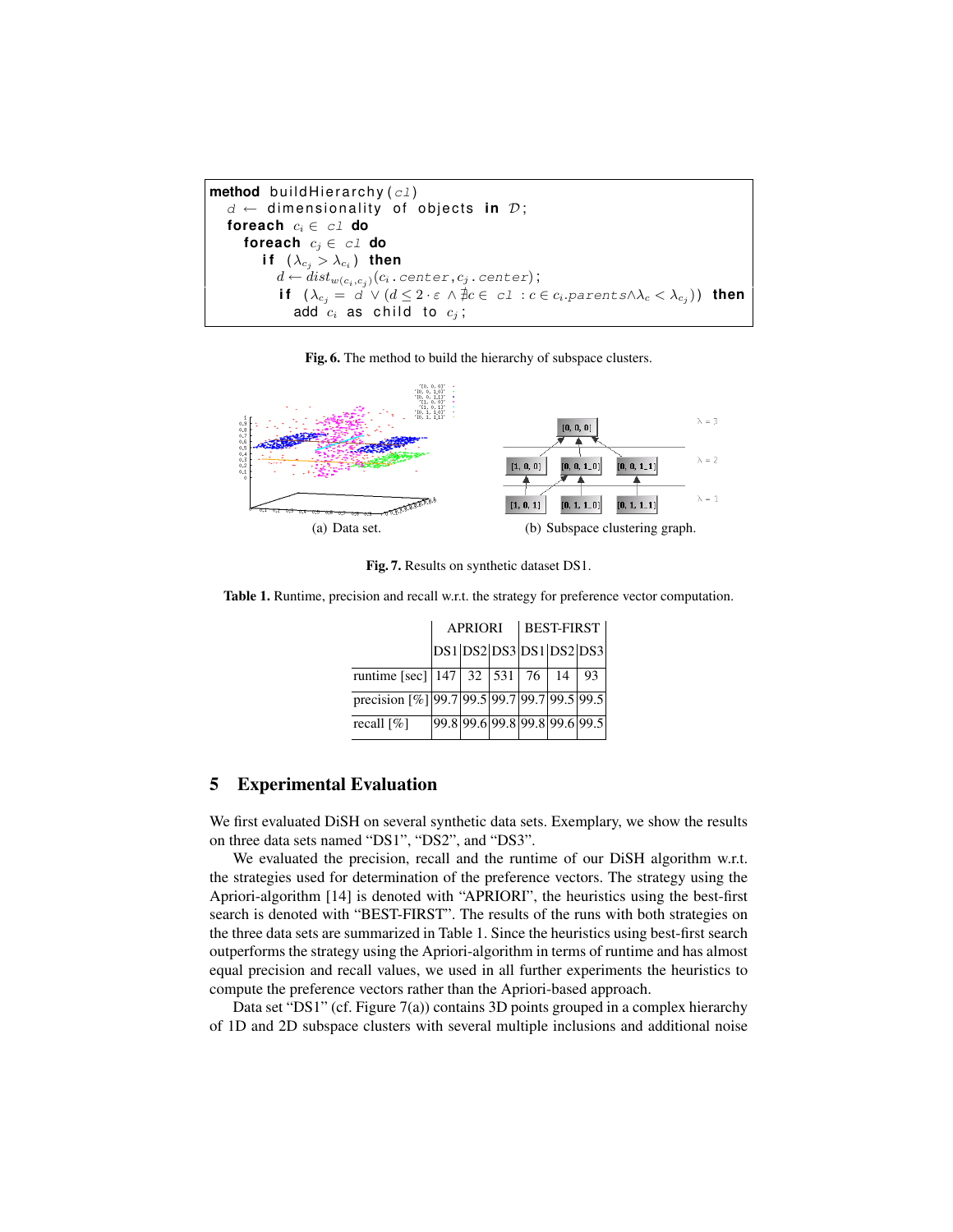

Fig. 8. Subspace clustering graph of the Forest data.



Fig. 9. Subspace clustering graph of the Gene data.

points. The results of DiSH applied to DS1 are depicted in Figure 7(b). As it can be seen, the complete hierarchical clustering structure can be obtained from the resulting subspace clustering graph. In particular, the complex nested clustering structure can be seen at a glance. Data set "DS2" is a 5D data set containing ten clusters of different dimensionality and noise: one cluster is embedded in a 4D subspace, four clusters are 3D, three clusters are 2D and two clusters are 1D subspace clusters. The resulting subspace clustering graph (not shown due to space limitations) produced by DiSH exhibits all ten subspace clusters of considerably different dimensionality correctly. Similar observations can be made when evaluating the subspace clustering graph obtained by DiSH on data set "DS3" (not shown due to space limitations). The 16D data set DS3 contains noise points, one 13 dimensional, one 11 dimensional, one 9 dimensional, one 7 dimensional cluster, and two 6 dimensional clusters. Again, DiSH found all six subspace clusters correctly.

We also applied HiSC, PreDeCon and PROCLUS on DS1 for comparison. Neither PreDeCon nor PROCLUS are able to detect the hierarchies in DS1 and the subspace clusters of significantly different dimensionality. HiSC performed better in detecting simple hierarchies of single inclusion but fails to detect multiple inclusions.

In addition, we evaluate DiSH using several real-world data sets. Applied to the Wisconsin Breast Cancer Database (original) from the UCI ML Archive<sup>1</sup> ( $d = 9$ ,  $n =$ 569, objects labeled as "malignant" or "benign") DiSH finds a hierarchy containing

<sup>1</sup> http://www.ics.uci.edu/˜mlearn/MLSummary.html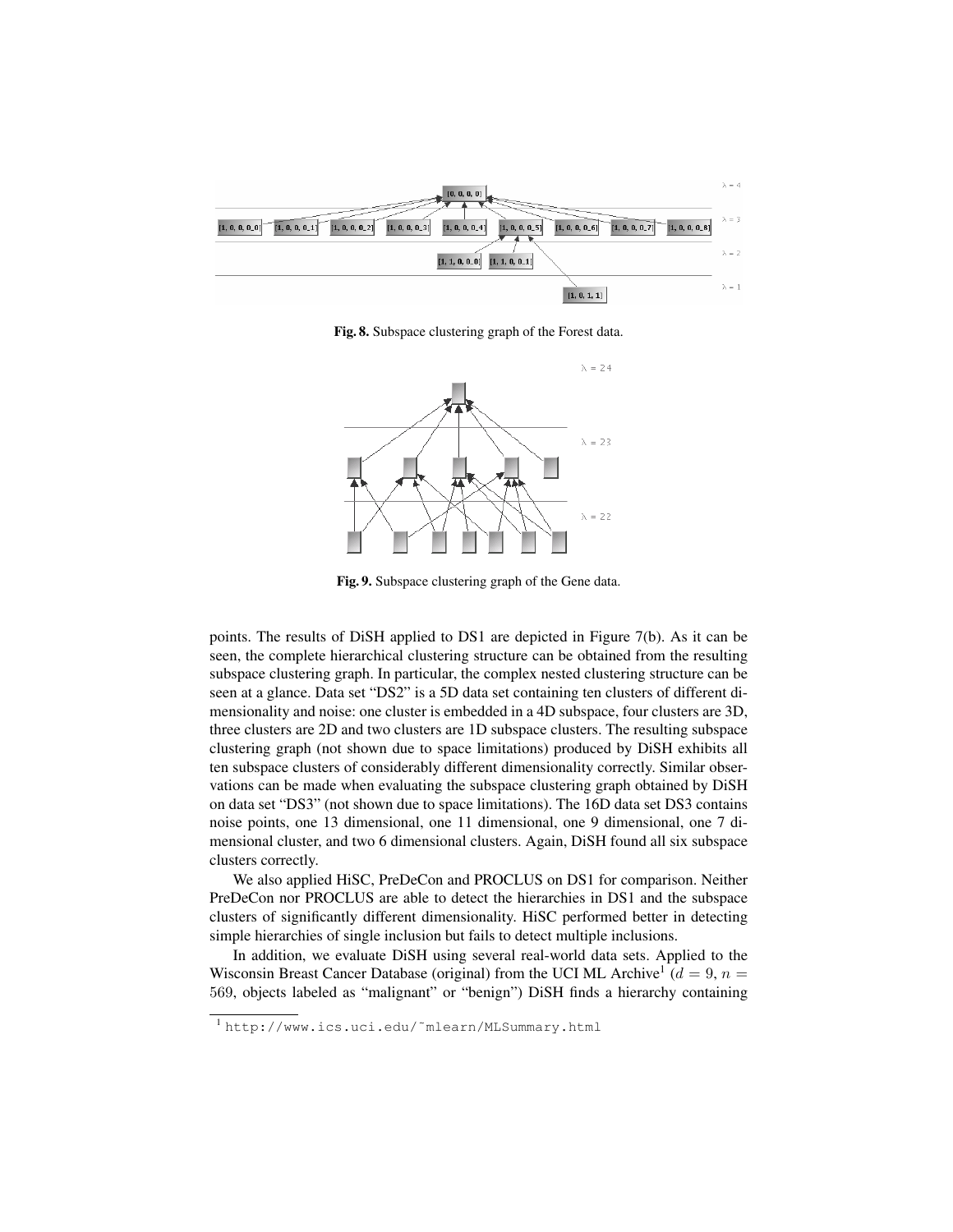

Fig. 10. Scalability results.

several low dimensional clusters and one 7D cluster ( $\varepsilon = 0.01$ ,  $\mu = 15$ ). An additional 9D cluster contains the noise points. It is worth mentioning that the reported clusters are pure. In particular, the seven low dimensional clusters only contain objects labeled as "benign", whereas the 7D cluster only contains objects marked as "malignant".

We applied DiSH on the Wages data set<sup>2</sup> ( $d = 4$ ,  $n = 534$ ). Since most of the original attributes are not numeric, we used only 4 dimensions (YE=years of education, W=wage, A=age, and YW=years of work experience) for clustering. The resulting subspace cluster hierarchy (using  $\varepsilon = 0.001$ ,  $\mu = 9$ ) is visualized in Figure 8. The nine parallel clusters having a subspace dimensionality of  $\lambda = 3$  consist of data of people having equal years of education, e.g in cluster  $[1, 0, 0, 0.0]$  YE=17 and in cluster  $[1, 0, 0, 0.5]$ YE=12. The two clusters labeled with  $[1, 1, 0, 0.0]$  and  $[1, 1, 0, 0.1]$  in the 2D subspace are children of cluster  $[1, 0, 0, 0.5]$  and have (in addition to equal years of education,  $YE=12$ ) equal wages values (W=7.5 and W=5, respectively). The 1-dimensional cluster  $[1, 0, 1, 1]$  is a child of  $[1, 1, 0, 0, 0]$  and has the following properties: YE=12, A=26, and YW=8.

Last but not least, we applied DiSH to the yeast gene expression data set of [15]  $(d = 24, n \approx 4,000)$ . The result of DiSH (using  $\varepsilon = 0.01, \mu = 100$ ) on the gene expression data is shown in Figure 9. Again, DiSH found several subspace clusters of different subspace dimensionalities with multiple inclusions.

The scalability of DiSH w.r.t. the data set size is depicted in Figure 10(a). The experiment was run on a set of 5D synthetic data sets with increasing number of objects ranging from 10,000 to 100,000. The objects are distributed over equally sized subspace clusters of subspace dimensionality  $\lambda = 1, \ldots, 4$  and noise. As parameters for DiSH we used  $\varepsilon = 0.001$  and  $\mu = 20$ . As it can be seen, DiSH scales slightly superlinear w.r.t. the number of tuples. A similar observation can be made when evaluating the scalability of DiSH w.r.t. the dimensionality of the data set (cf. Figure 10(b)). The experiments were obtained using data sets with 5,000 data points and varying dimensionality of  $d = 5, 10, 15, \ldots, 50$ . For each data set the objects were distributed over  $d-1$  subspace clusters of subspace dimensionality  $\lambda = 1, \ldots, d-1$  and noise. Again, the result shows a slightly superlinear increase of runtime when increasing the dimensionality of the data set. The parameters for DiSH were the same as in the evaluation of the scalability of DiSH w.r.t. the data set size ( $\varepsilon = 0.001$  and  $\mu = 20$ ).

<sup>2</sup> http://lib.stat.cmu.edu/datasets/CPS\_85\_Wages